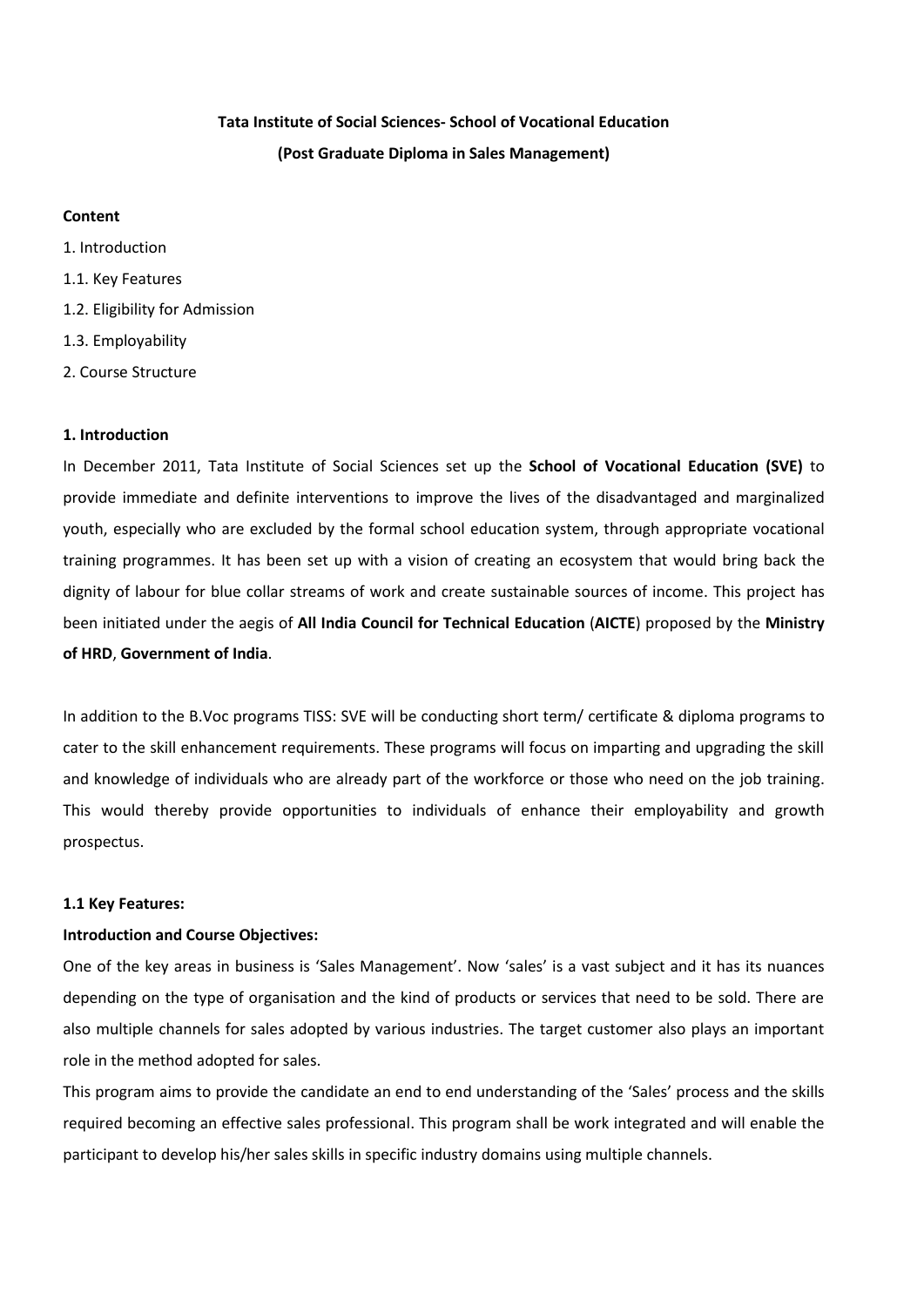Specific inputs related to specific industry/sector, products & services shall also be provided before commencing the on the job training.

#### **1.2. Eligibility for Admission**

- **•** Graduates
- Jr. working professional from sales & marketing function

#### **1.3. Employability**

This program will provide for employment opportunities to candidates in all big, medium and small firms.

#### **2. Course Structure**

The Diploma in Sales Management will be conducted over a period of 6-9 months and will cover 300 hours of classroom training (20 credits) and 600 hours (20 credits) of on the job training.

#### **3. Examination and Assessment**

Students will be assessed on project work and a written examination that will be conducted at the end of the course.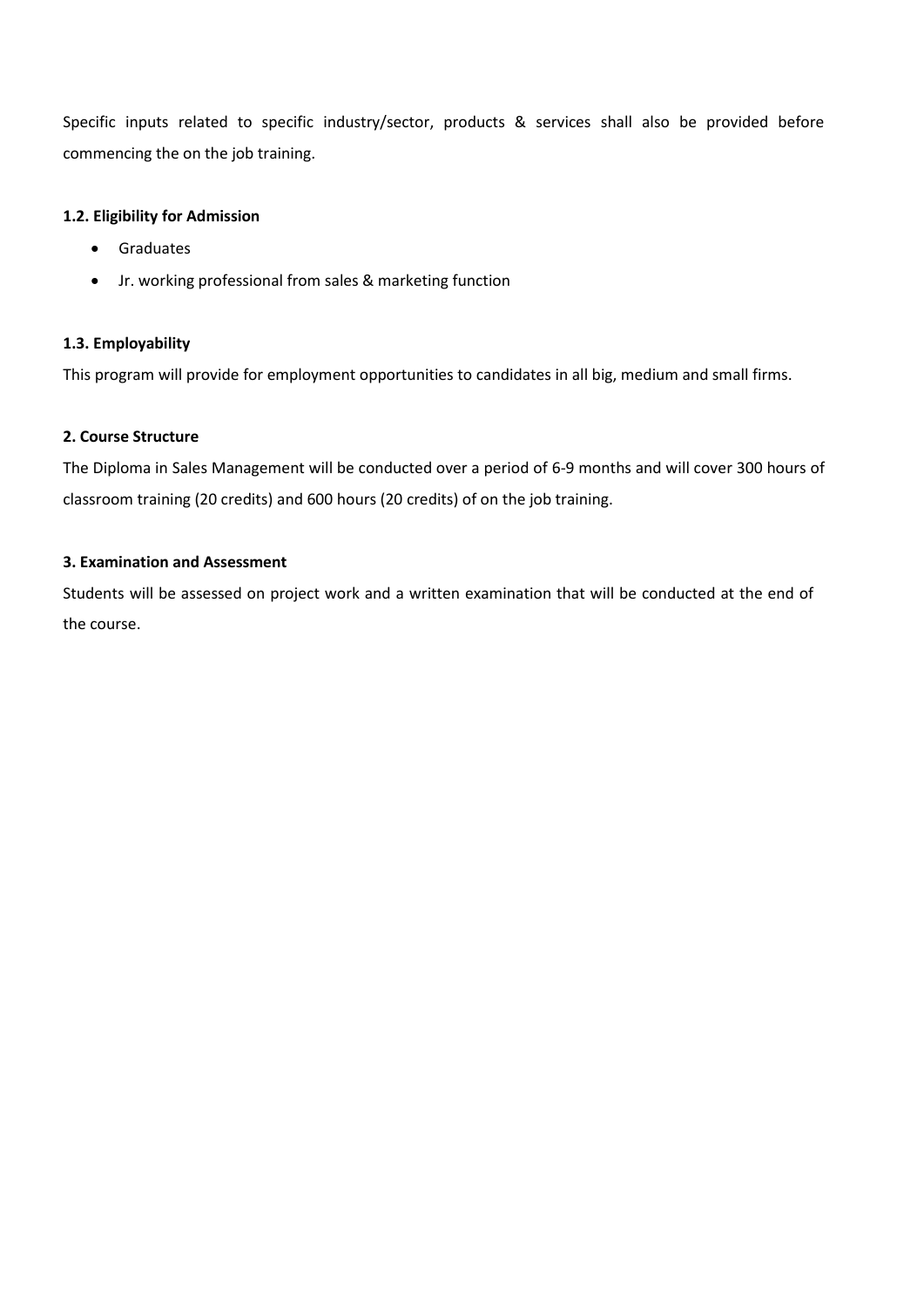#### **Syllabus for PG Diploma in Sales Management**

#### **Introduction:**

The diploma shall consist of two core courses covering the generic sales subject. The other two courses shall be in the form of electives which shall be industry /channel specific.

#### **Major Subjects:**

- 1. Basics of sales & the sales process
- 2. Selling skills & techniques
- 3. Use of Social Media for sales
- 4. Electives: (A/B/C/D/E/F)
	- A. i) Institutional Sales Basic
		- ii) Institutional Sales Adv.
	- B. i) Retail Sales Basic ii) Retail Sales Adv.
	- C. i) Channel Sales (Telecom) Basic ii) Channel Sales (Telecom) Adv.
	- D. i) Insurance Sales Basic ii) Insurance Sales Adv.
	- E. i) Banking Sales Basic ii) Banking Sales Adv.
	- F. i) Tele sales Basic
		- ii) Tele sales Adv.

**Course Title: Basics of sales & the sales process Credits:** 4 **Total Credit Hours:** 60

**Introduction and Course Objectives:** This course is meant to give the participant an initial understanding of what is sales, its brief history, types of sales and the processes involved.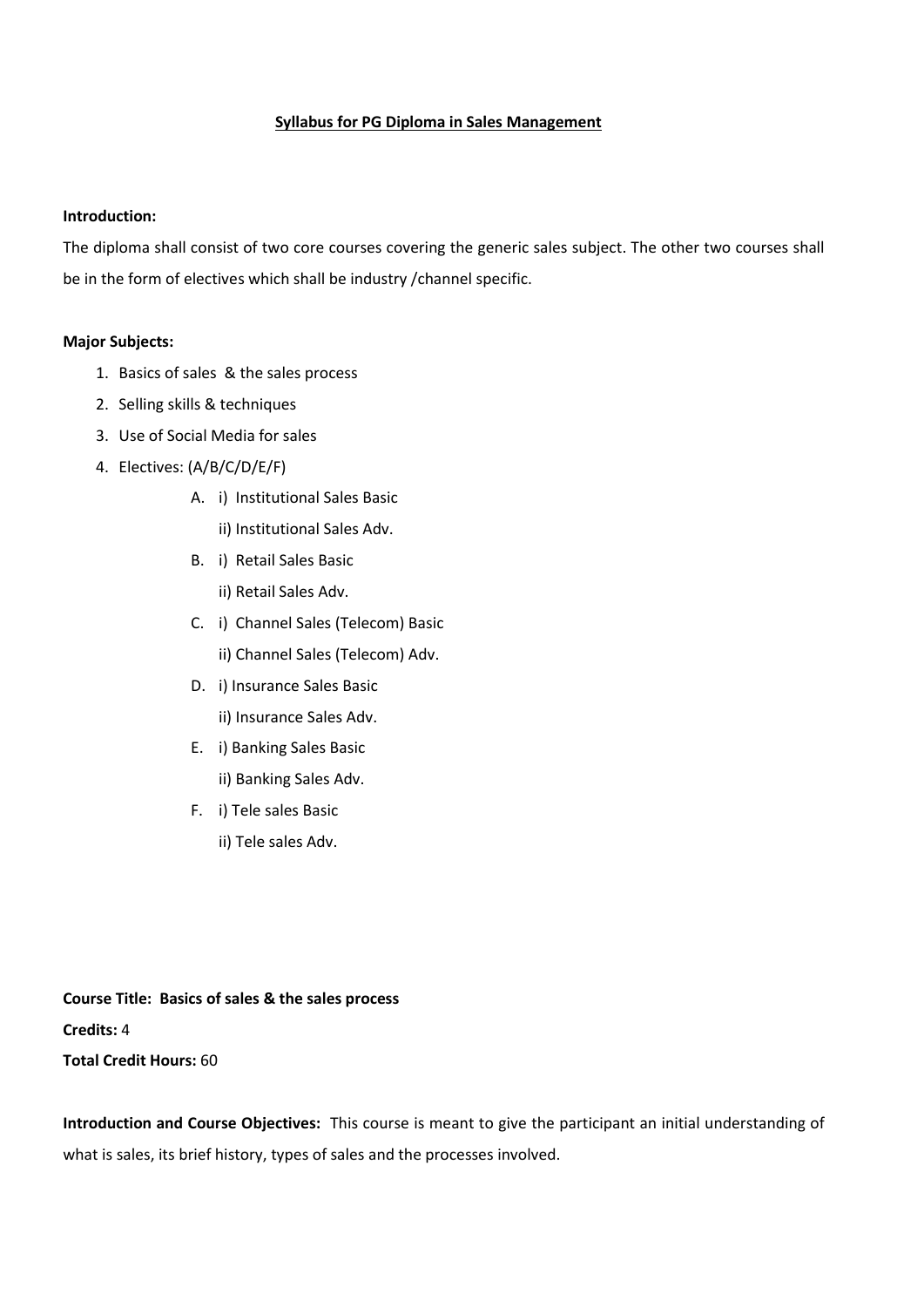#### **Main Concepts:**

- $\triangleright$  Basics Of sales
- $\triangleright$  Types of Sales
- $\triangleright$  Market analysis
- $\triangleright$  The sales process

#### **Learning Objectives:**

- $\triangleright$  Understand the Definition & brief history of Sales
- $\triangleright$  Conduct a market analysis for a specific service/product
- $\triangleright$  Be able to describe the Sales process
- $\triangleright$  Understand behaviour of buyers
- $\triangleright$  Be able to create a promotional strategy
- $\triangleright$  Will be able to handle objections effectively
- $\triangleright$  Will be able to close a sale
- Undertake sales follow-ups

#### **Course Content:**

- $\triangleright$  Introduction to Sales
- $\triangleright$  Definitions related to Sales
- Concept & Process of Sales
- > Differences Sales & Marketing
- $\triangleright$  Personal Selling
- $\triangleright$  Retail/Consumer sales
- $\triangleright$  Institutional sales
- $\triangleright$  Product Market Analysis
- Understanding Consumer Behaviours
- $\triangleright$  Promotional Strategies
- $\triangleright$  AIDAS Theory
- $\triangleright$  Selling Cycle
- $\triangleright$  Objection Handling
- $\triangleright$  Sales Closure
- $\triangleright$  Post Sales- Follow -up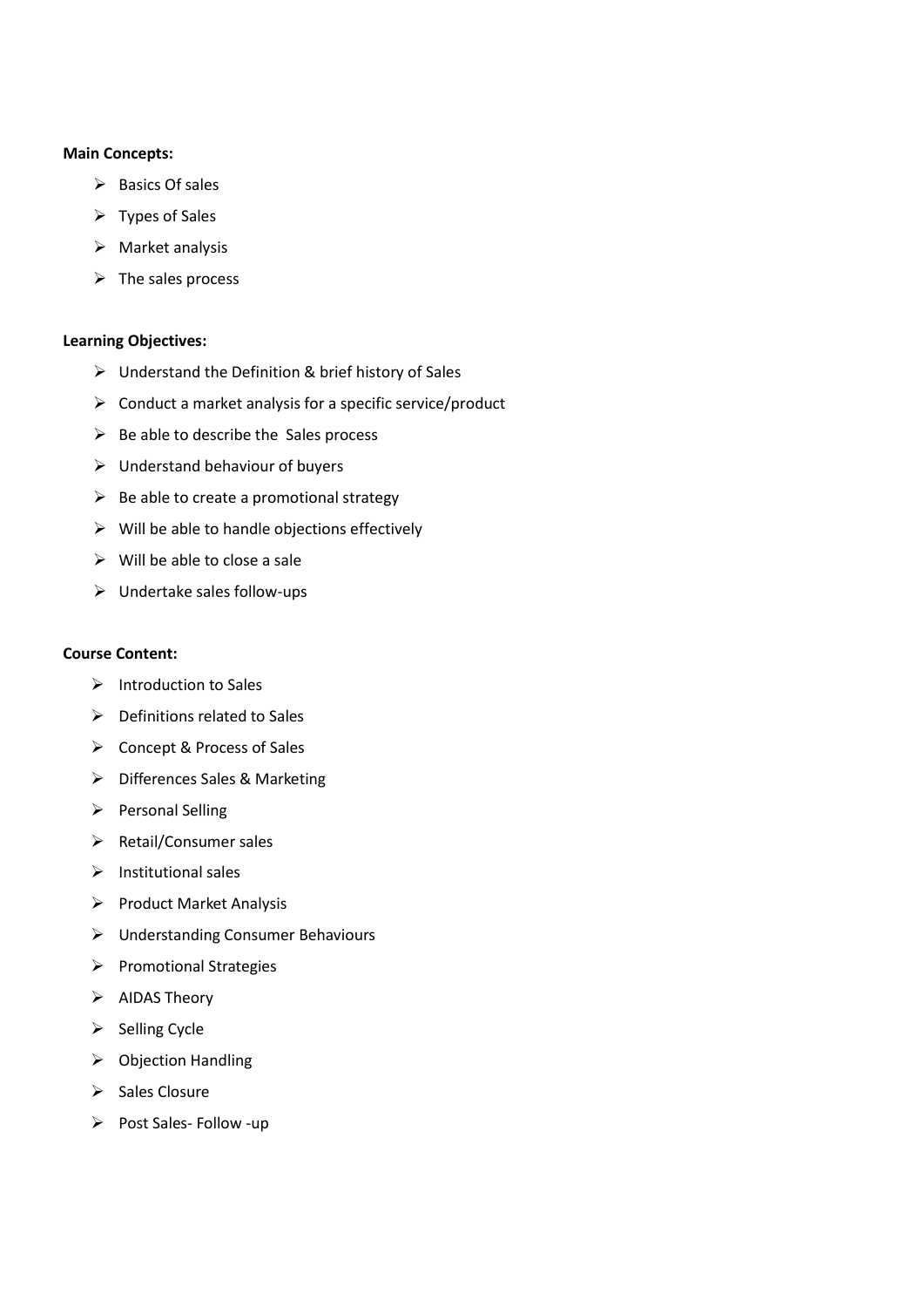#### **Method of Teaching:**

Lecture, Discussion, presentation & project work

#### **Method of Assessment & Weightage:**

**Assessment Tasks:** Written Exam: Project **Weightage**: 70%: 30 %

#### **Reading Lists & References**

**Essential Reading:** Sales Simplified: Understanding the Basics - William J. Simpson IV Sales Management: Principles, Process and Practice – Bill Donaldson

#### **Suggested Reading :**

Alphabetical Basic Concepts of selling – Dale Brakhage Sales Management: Decisions, Strategies, and Cases. 5th Ed. by Still Sales Process: Can You Sell Me a Pen?- Darin George

**Course Title: Selling Skills & Techniques Credits:** 4

**Total Credit Hours:** 60

**Introduction and Course Objectives:** This course shall educate the participant on the various skill/qualities that need to be imbibed to become a successful sales person.

**Main Concepts:** Skills required for sales

#### **Learning Objectives:**

- $\triangleright$  Understand the various skills that are required to be a good sales person.
- $\triangleright$  Improve personal grooming & dressing
- $\triangleright$  Make an effective sales presentation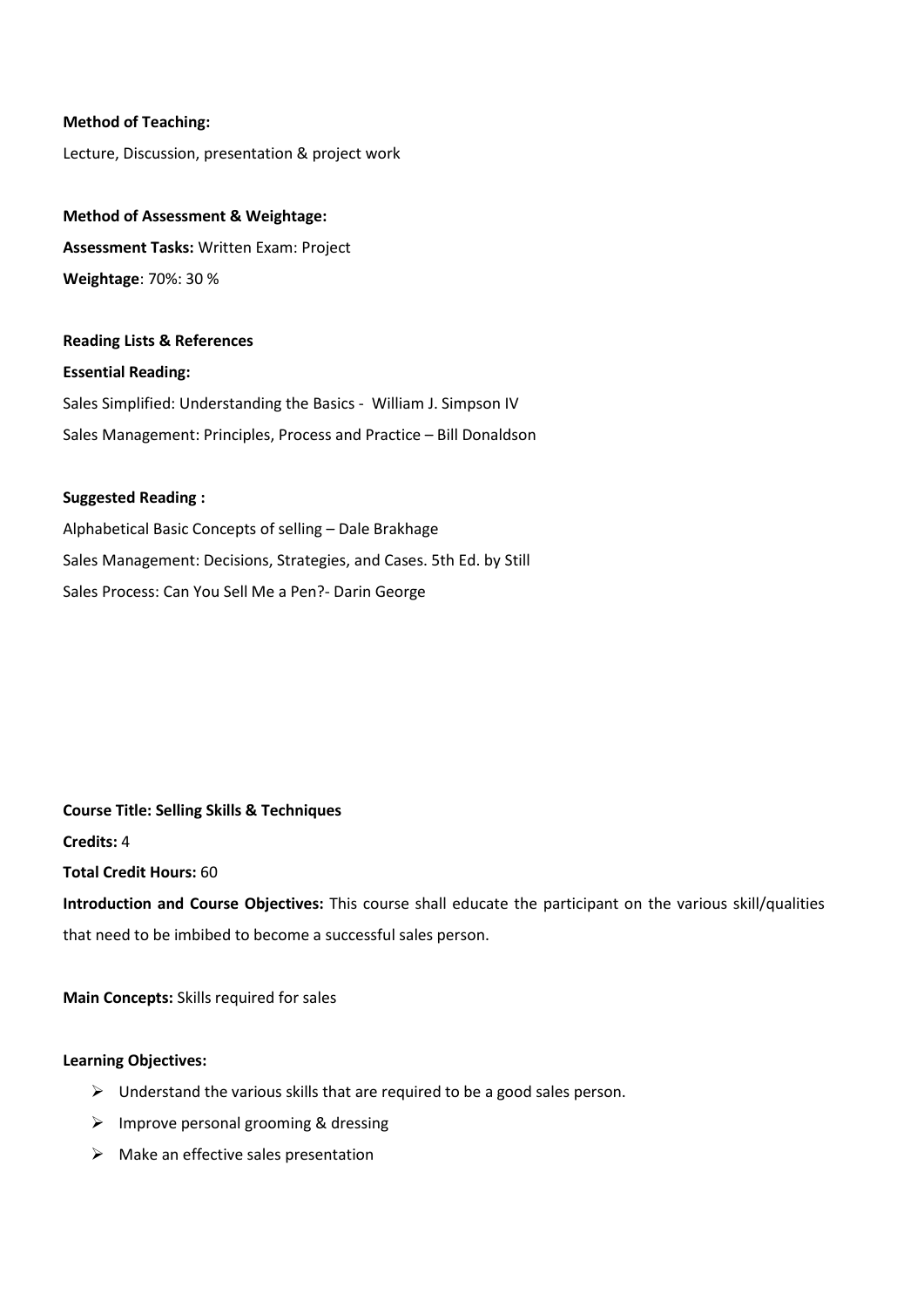- $\triangleright$  Improve communication skills
- $\triangleright$  Learn to negotiate

#### **Course Content:**

- $\triangleright$  Qualities of a good sales person
- $\triangleright$  Developing right attitude for sales
- $\triangleright$  Active listening in sales
- $\triangleright$  Non verbal communication in sales
- $\triangleright$  Personal Grooming and Dressing
- Goal Setting
- $\triangleright$  Making an effective sales presentation
- $\triangleright$  Negotiation Skills

#### **Method of Teaching:**

Lecture, discussion, case studies, presentation, videos

#### **Method of Assessment & Weightage:**

#### **Assessment Tasks:** Written Exam, classroom participation

**Weightage:** 60 %

#### **Reading Lists & References**

**Essential Reading:**

Be a Sales superstar – Brian Tracy

#### **Suggested Reading :**

Successful Selling – Brian Tracy

**Course Title: Use of Social Media for sales**

**Credits: 4**

**Total Credit Hours:** 60

**Introduction and Course Objectives:** The objective of this course is to help the participant to specialize in the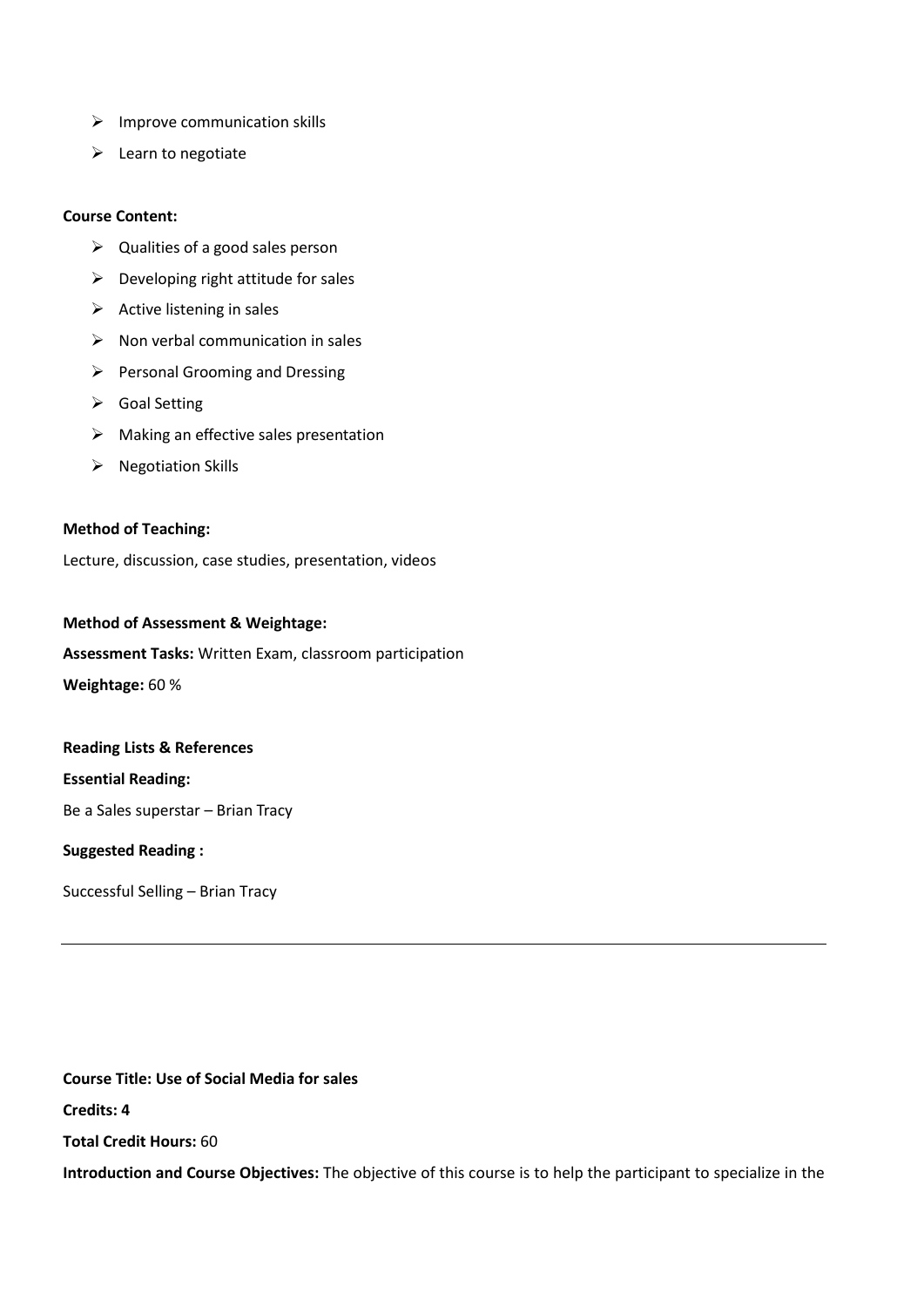area of social media for the purpose of sales over it.

**Main Concepts:** Learning the use of social media for sales.

#### **Learning Objectives:**

- $\triangleright$  Understanding Institutional Sales
- $\triangleright$  Lead generation in B2B sales
- $\triangleright$  Entities and terms involved in Selling
- $\triangleright$  The selling process
- Qualities of a Salesperson in B2B
- $\triangleright$  Techniques of selling
- $\triangleright$  Closing the sale

#### **Course Content:**

- $\triangleright$  Introduction to B2B sales
- $\triangleright$  Basics of Institutional Sales
- $\triangleright$  Sales Person's Approach to B2B sales
- $\triangleright$  Skills of B2B salesperson
- $\triangleright$  Key techniques of sales questioning
- $\triangleright$  Proposals to prospects in B2B
- Unique Selling Proposition for B2B sales
- $\triangleright$  Generating Sales Leads
- $\triangleright$  SPIN technique in B2B sales
- $\triangleright$  B2B sales in Rural setting

#### **Method of Teaching:**

Lecture, case studies, presentations

## **Method of Assessment & Weightage: Assessment Tasks:** Written Exam, Projects **Weightage:** 100%

## **Reading Lists & References Essential Reading**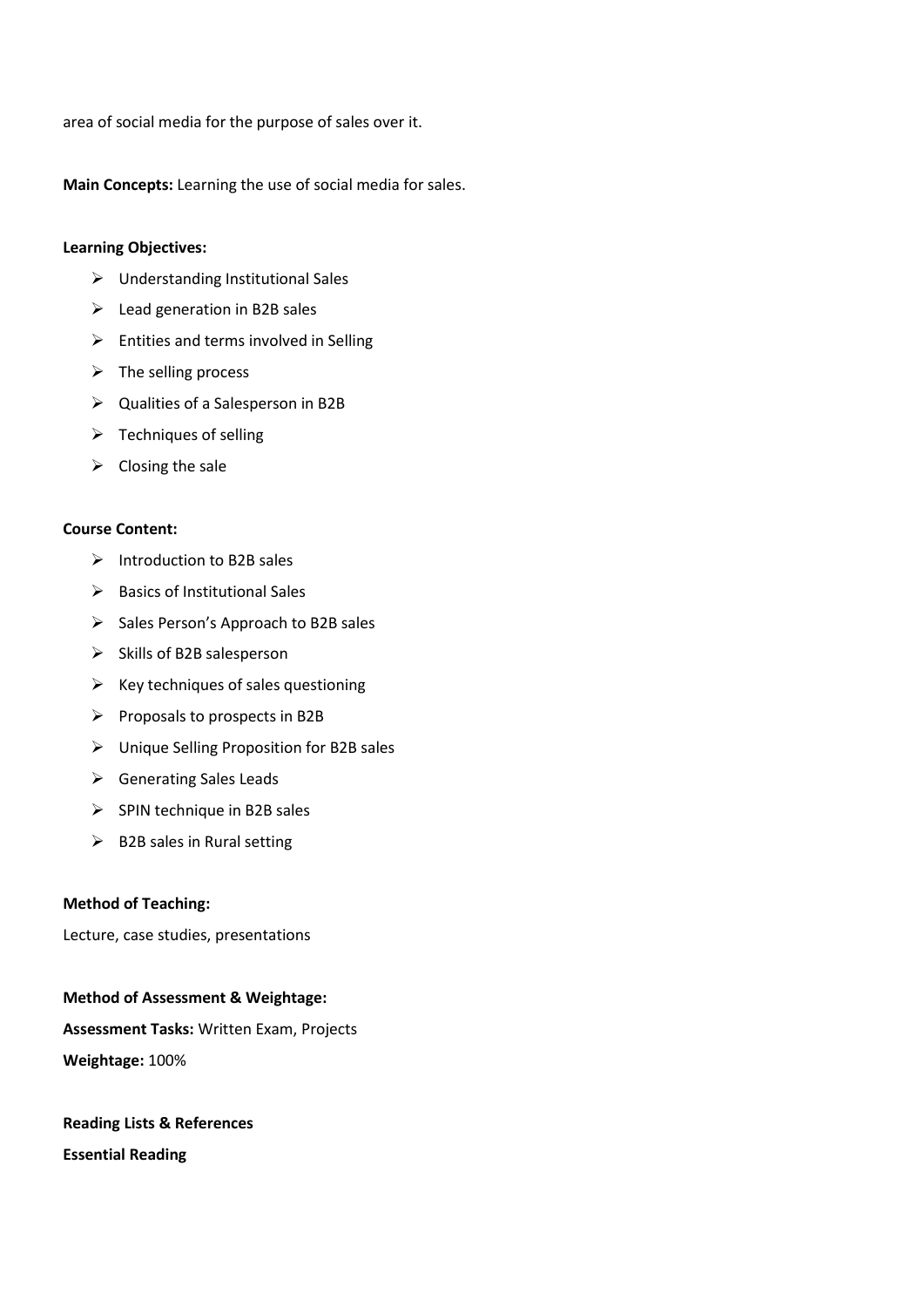Increase Online Sales Through Viral Social Networking: How to Build Your Web Site Traffic and Online Sales Using Facebook, Twitter, and LinkedIn -Stephen Woessner

#### **Suggested Reading**

Sociable!: How Social Media Is Turning Sales [and Marketing Upside Down](http://www.flipkart.com/sociable-social-media-turning-sales-marketing-upside-down/p/itmdyhkhhffqcxpz?pid=9781439264003&otracker=from-search&srno=t_8&query=sales+social+media&ref=8a63a395-c388-42e9-be8c-decf3ff75e97) – Shane Gibson

#### **Course Title: Institutional Sales Basic (Elective)**

#### **Credits: 4**

**Total Credit Hours:** 60

**Introduction and Course Objectives:** The objective of this course is to help the participant to specialize in the area of B2B/institution sales and to gain the various skill & attitude to be successful.

#### **OR**

The objective of this course is that, Participants will be able to comprehend the importance of sales and selling skills at a basic level and get acquainted with various concepts in Sales.

#### **Main Concepts:**

Learning to sell to businesses.

#### **Learning Objectives:**

- Understanding Institutional Sales
- $\triangleright$  Lead generation in B2B sales
- $\triangleright$  Entities and terms involved in Selling
- $\triangleright$  The selling process
- $\triangleright$  Qualities of a Salesperson in B2B
- $\triangleright$  Techniques of selling
- $\triangleright$  Closing the sale

#### **Course Content:**

- $\triangleright$  Introduction to B2B sales
- $\triangleright$  Basics of Institutional Sales
- $\triangleright$  Sales Person's Approach to B2B sales
- $\triangleright$  Skills of B2B salesperson
- $\triangleright$  Key techniques of sales questioning
- $\triangleright$  Proposals to prospects in B2B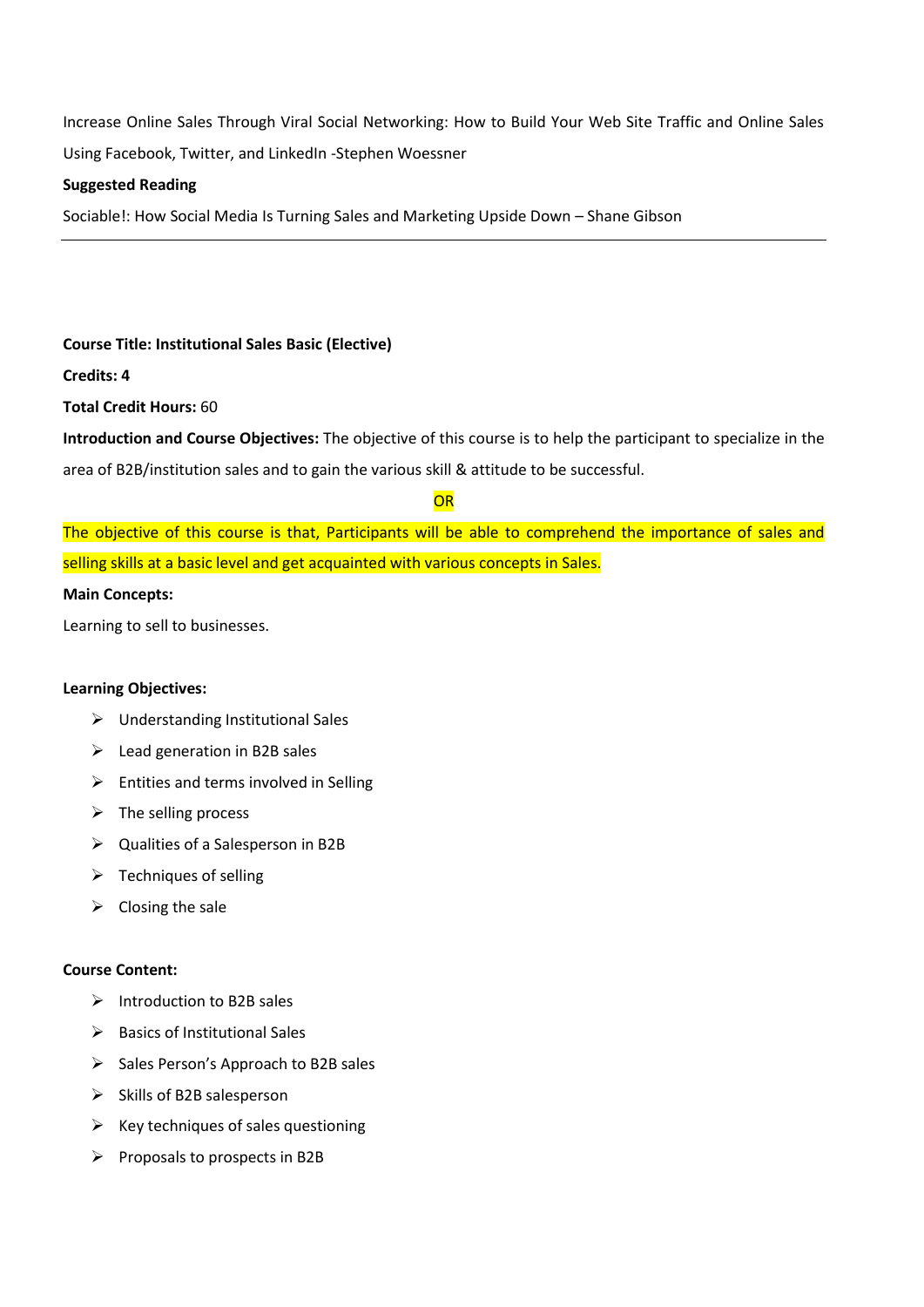- Unique Selling Proposition for B2B sales
- ▶ Generating Sales Leads
- $\triangleright$  SPIN technique in B2B sales
- $\triangleright$  B2B sales in Rural setting

#### **Method of Teaching:**

Lecture, case studies, presentations

#### **Method of Assessment & Weightage:**

**Assessment Tasks:** Written Exam, Projects **Weightage:** 100%

#### **Reading Lists & References**

#### **Essential Reading**

Business Market Management (B2B) : Understanding, Creating, and Delivering Value- James Anderson

#### **Suggested Reading**

Consultative Selling for Professional Services: The Essential Sales Manual for Consultants and Other Trusted Advisers – Richard White

**Course Title: Institutional Sales Adv. (Elective) Credits: 4 Total Credit Hours: 60**

**Introduction and Course Objectives:** The course objective is to help the participant master the concepts of institutional sales and develop the skills & abilities required to sell effectively

**Main Concepts:** Institutional Sales – Deeper understanding

#### **Learning Objectives**:

 $\triangleright$  Understand the importance of branding in sales.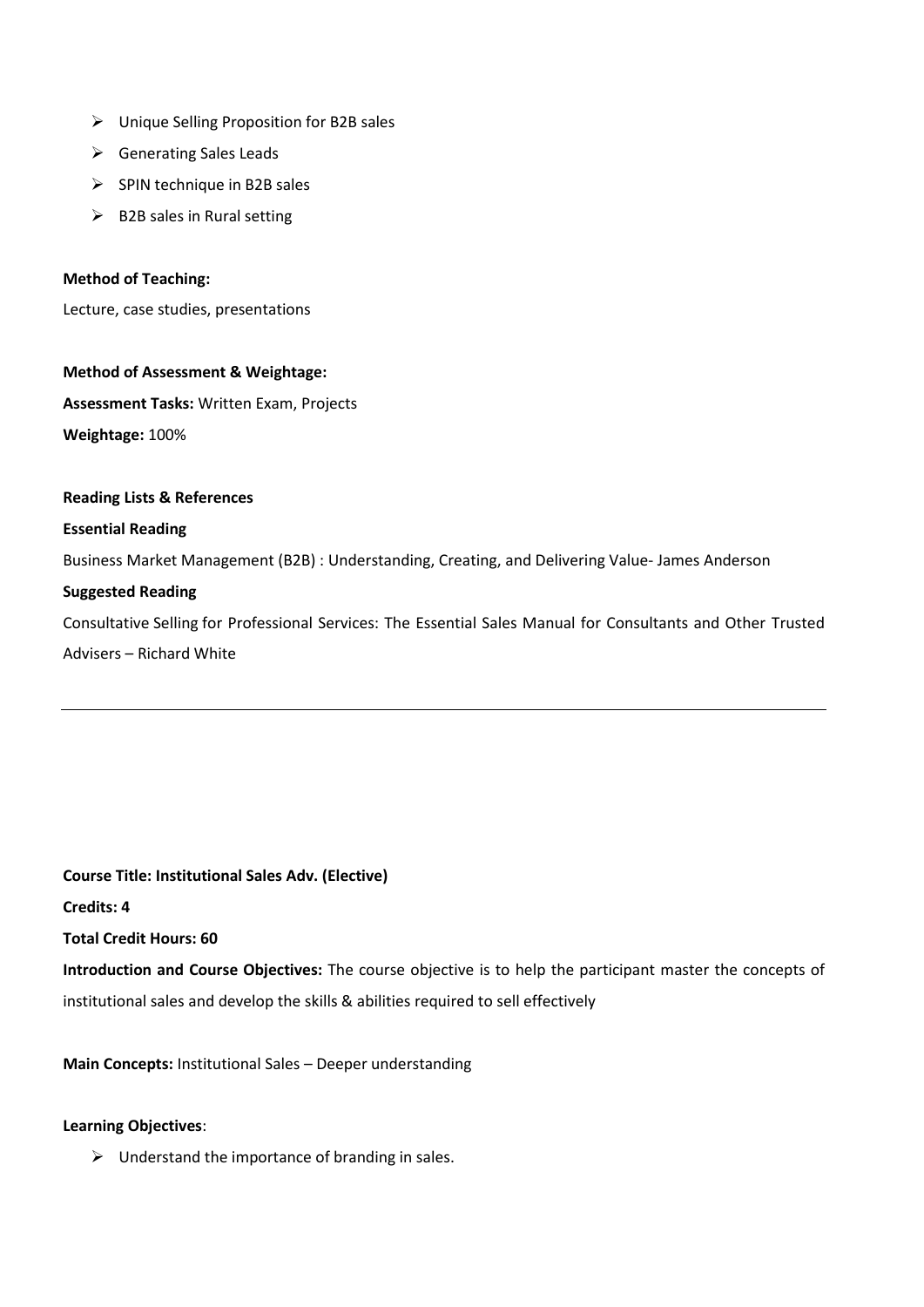- $\triangleright$  Learn the technique of key account management
- $\triangleright$  Use of digital media in B2B

#### **Course Content:**

- $\triangleright$  Basics of Business Buying
- $\triangleright$  Introduction to Customer experience in B2B Sales
- $\triangleright$  Basics of 'Branding' in Sales
- $\triangleright$  Strategies of 'Branding' in Institutional Sales
- $\triangleright$  Basics of Relationship Marketing in B2B Sales
- $\triangleright$  Criticality of branding in B2B marketing and sales
- $\triangleright$  Role of the online branding initiatives and e-mail campaigns in B2B Sales
- $\triangleright$  Role of Social Media in B2B Sales
- $\triangleright$  Closing the B2B Sale
- $\triangleright$  E-mail etiquette
- $\triangleright$  B2B Partnerships in Rural Areas

#### **Method of Teaching:**

Lecture, presentations, exercise

#### **Method of Assessment & Weightage:**

**Assessment Tasks:** Written Exam, project work

**Weightage:** 100%

#### **Reading Lists & References**

#### **Essential Reading**

Business Market Management (B2B) : Understanding, Creating, and Delivering Value- James Anderson

#### **Suggested Reading**

Consultative Selling for Professional Services: The Essential Sales Manual for Consultants and Other Trusted Advisers – Richard White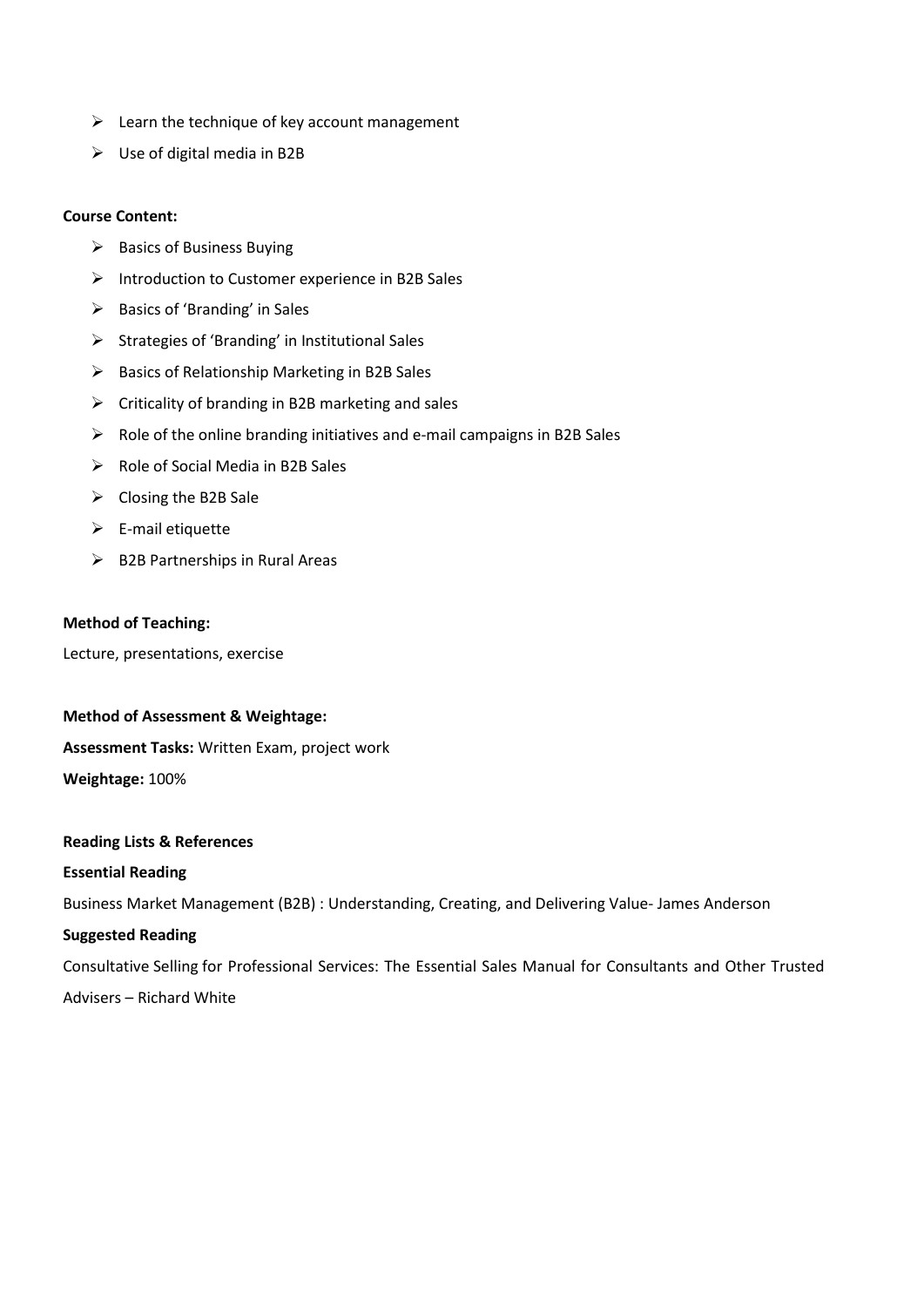#### **Course Title: Retail Sales Basic (Elective)**

**Credits: 4**

#### **Total Credit Hours: 60**

**Introduction and Course Objectives:** The course objective is to help participant understanding the importance of sales of goods to the public rather than business. and what are the current trends required in retail industry.

**Main Concepts:** Retail Sales – Deeper understanding

#### **Learning Objectives**:

- $\triangleright$  Understanding Retail domain
- $\triangleright$  Importance of merchandizing
- $\triangleright$  Retail marketing

#### **Course Content:**

- $\triangleright$  Basics of retail domain
- $\triangleright$  Types of retailers (discount stores/factory outlets/malls)
- $\triangleright$  Non-store type retailers
- $\triangleright$  Online retailing
- $\triangleright$  Organized retail in India
- $\triangleright$  Importance of merchandizing in retail
- $\triangleright$  Retail marketing in rural market

#### **Method of Teaching:**

Lecture, presentations, exercise

#### **Method of Assessment & Weightage:**

**Assessment Tasks:** Written Exam, project work

**Weightage:** 100%

## **Reading Lists & References Essential Reading** Managing Retailing- Piyush kumar Sinha, Dwarika Prasad Uniyal **Suggested Reading**

An Analytical Study of Organized and Unorganized Retailing in India- Kanetkar Medha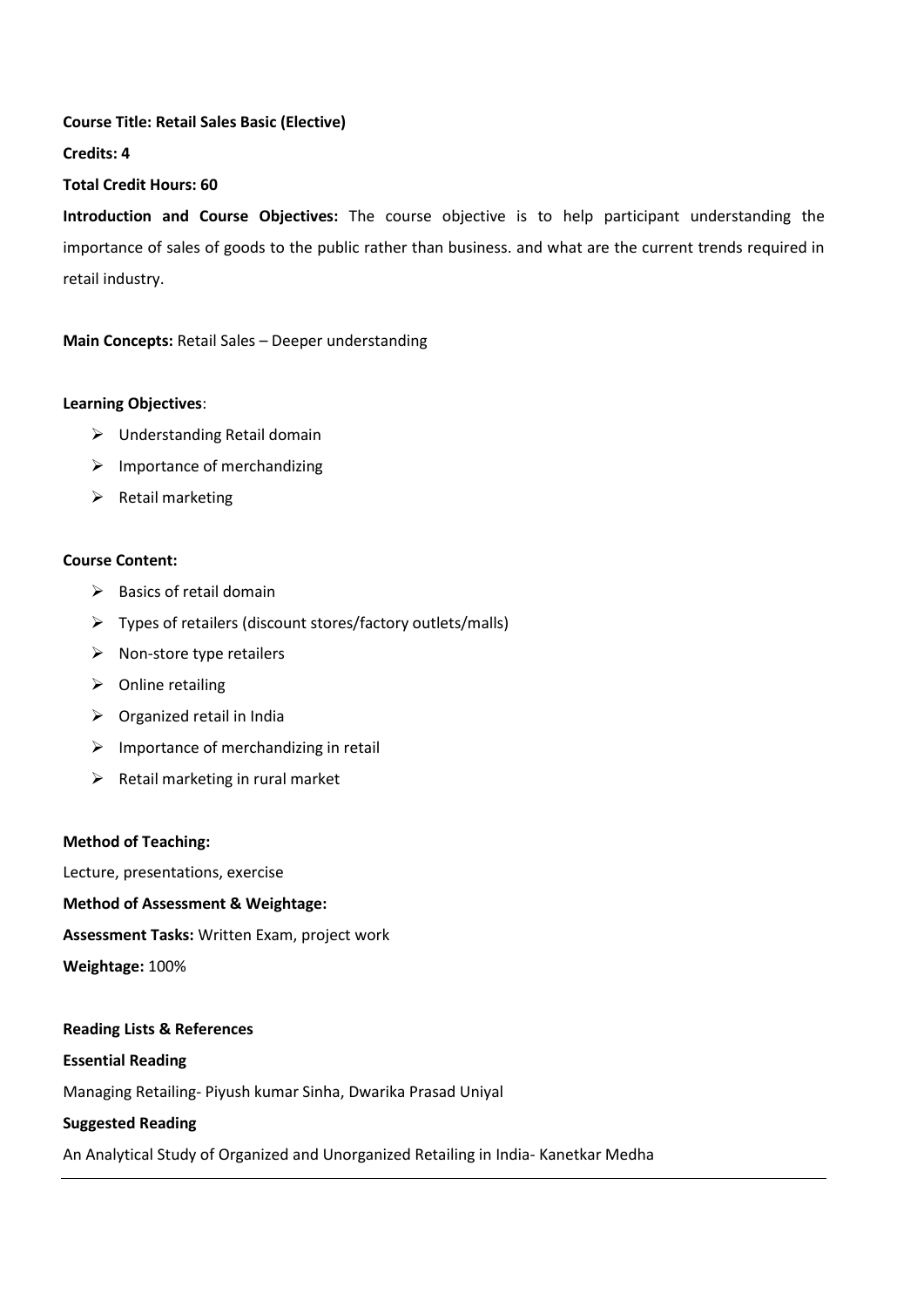## **Course Title: Retail Sales Adv. (Elective)**

**Credits: 4**

**Total Credit Hours: 60**

**Introduction and Course Objectives:** The course objective is to help participant understanding the importance of advanced skills of sales process in retail domain.

**Main Concepts:** Retail Sales – Deeper understanding

#### **Learning Objectives**:

- Understanding Retail domain
- $\triangleright$  Importance of merchandizing
- $\triangleright$  Retail marketing

#### **Course Content:**

- $\triangleright$  Basics of retail domain
- $\triangleright$  Types of retailers
- $\triangleright$  Non-store type retailers
- $\triangleright$  Online retailing
- $\triangleright$  Organized retail in India
- $\triangleright$  Importance of merchandizing in retail
- $\triangleright$  Retail marketing in rural market

#### **Method of Teaching:**

Lecture, presentations, exercise

#### **Method of Assessment & Weightage:**

**Assessment Tasks:** Written Exam, project work

**Weightage:** 100%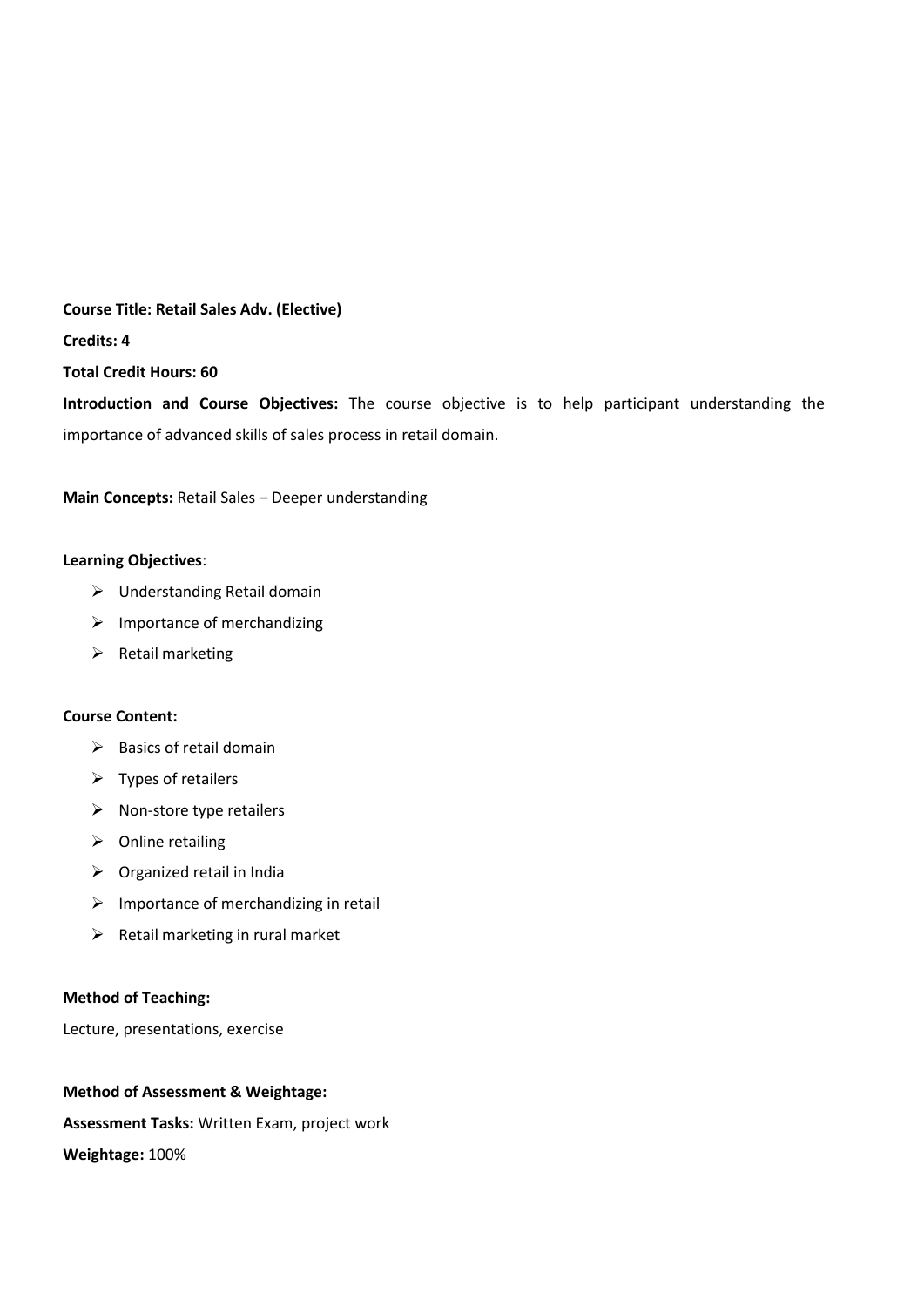#### **Reading Lists & References**

#### **Essential Reading**

Managing Retailing- Piyush kumar Sinha, Dwarika Prasad Uniyal

#### **Suggested Reading**

An Analytical Study of Organized and Unorganized Retailing in India- Kanetkar Medha

**Course Title: Channel Sales- Telecom Basic (Elective) Credits: 4 Total Credit Hours: 60 Introduction and Course Objectives:** The course objective is to help participant understanding the basic skills of the sales process in the Telecom domain.

**Main Concepts:** Telecom Sales – Deeper understanding

#### **Learning Objectives**:

- $\triangleright$  Telecommunication in India
- $\triangleright$  Transition of Indian Telecom Industry
- $\triangleright$  CRM practices and changing trends

#### **Course Content:**

- $\triangleright$  Growth and development of Telecom sector
- $\triangleright$  Impact of CRM in Indian Telecom industry
- $\triangleright$  Impact of celebrity endorsement on brand image
- $\triangleright$  Government policies
- $\triangleright$  Promotional effectiveness and marketing mix
- $\triangleright$  Connecting rural India

#### **Method of Teaching:**

Lecture, presentations, exercise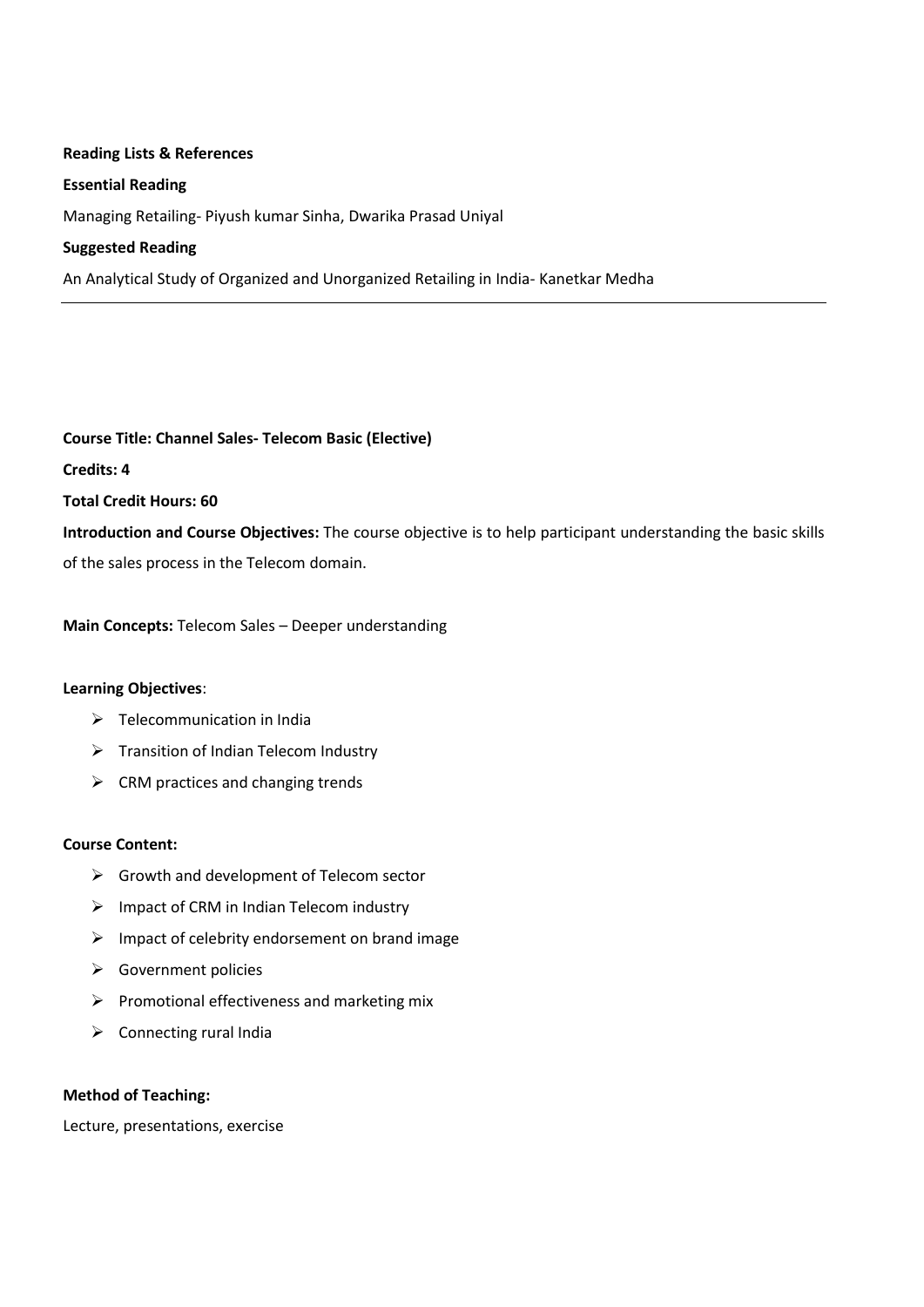## **Method of Assessment & Weightage: Assessment Tasks:** Written Exam, project work **Weightage:** 100%

**Reading Lists & References Essential Reading** Compete & Win in Telecom Sales- Philip Max Kay **Suggested Reading**

Pitch Anything: An Innovative Method for Presenting, Persuading, and Winning the Deal- Oren Klaff

#### **Course Title: Channel Sales- Telecom Adv. (Elective)**

**Credits: 4**

**Total Credit Hours: 60**

**Introduction and Course Objectives:** The course objective is to help participant understanding the advanced knowledge of the Indian Telecom industry along with case study.

**Main Concepts:** Telecom industry – Deeper understanding

#### **Learning Objectives**:

- $\triangleright$  Key statistics of Indian Telecom sector
- $\triangleright$  Internet/wireline service
- $\triangleright$  Various technologies used in telecom sector
- $\triangleright$  Future for Telecom industry in India

#### **Course Content:**

- $\triangleright$  Role of TRAI in shaping Telecom Industry
- $\triangleright$  Performance evaluation of Mobile operators in India
- $\triangleright$  Strategies of Indian wireless industry
- $\triangleright$  Case studies
- $\triangleright$  Best practices in rural marketing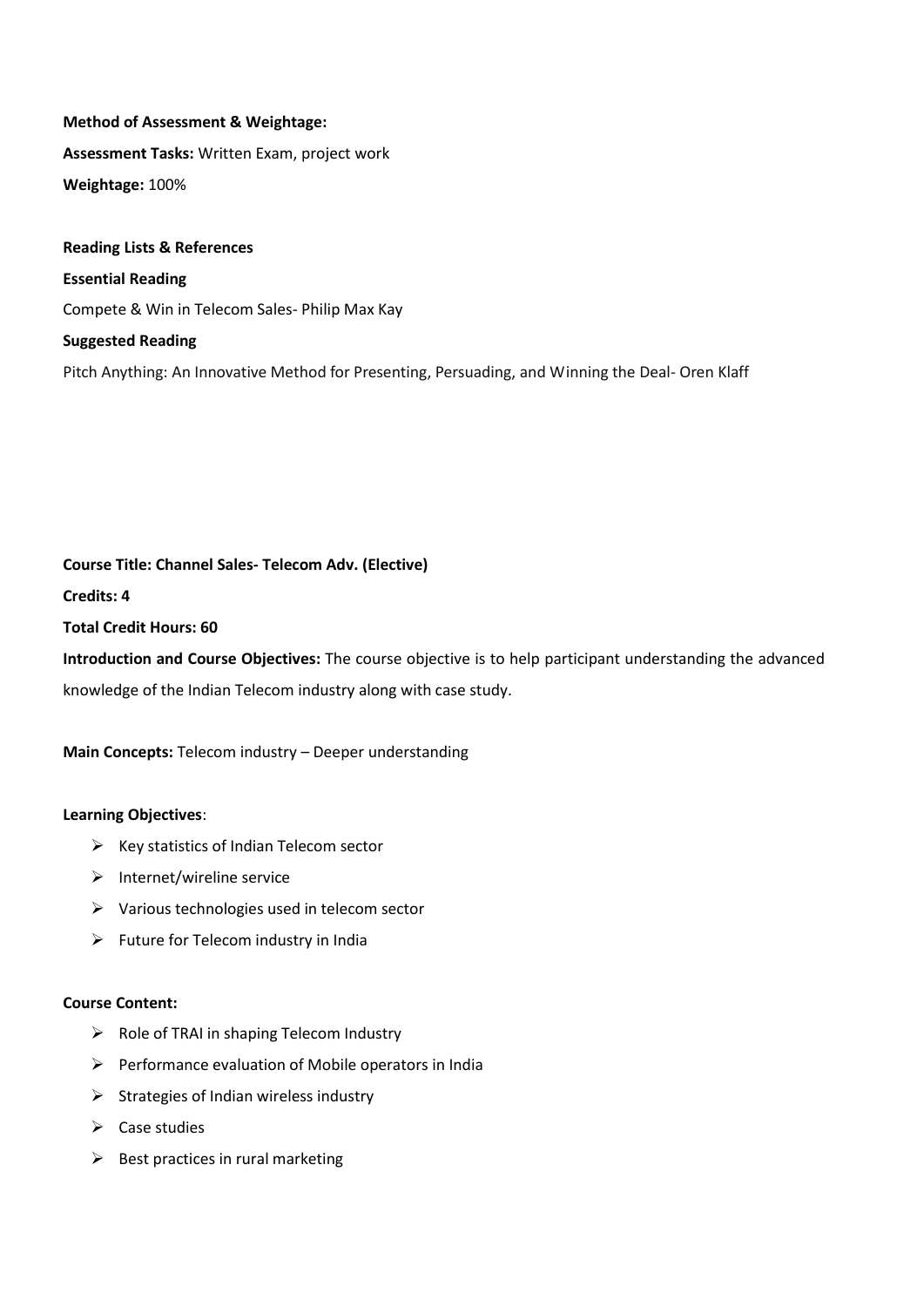- $\triangleright$  Performance of cable TV, DTH and radio broadcasting services
- $\triangleright$  Benchmarking techniques
- $\triangleright$  Marketing attack strategies
- $\triangleright$  Introduction to customer centricity
- $\triangleright$  Wi-Fi and WiMax communication

#### **Method of Teaching:**

Lecture, presentations, exercise

**Method of Assessment & Weightage: Assessment Tasks:** Written Exam, project work **Weightage:** 100%

**Reading Lists & References Essential Reading** Compete & Win in Telecom Sales- Philip Max Kay **Suggested Reading** Pitch Anything: An Innovative Method for Presenting, Persuading, and Winning the Deal- Oren Klaff

**Course Title: Insurance Sales Basic (Elective) Credits: 4 Total Credit Hours: 60 Introduction and Course Objectives:** The course objective is to help participant understanding the basic skills and knowledge of the sales process in Insurance domain in India.

**Main Concepts:** Insurance industry in India– Deeper understanding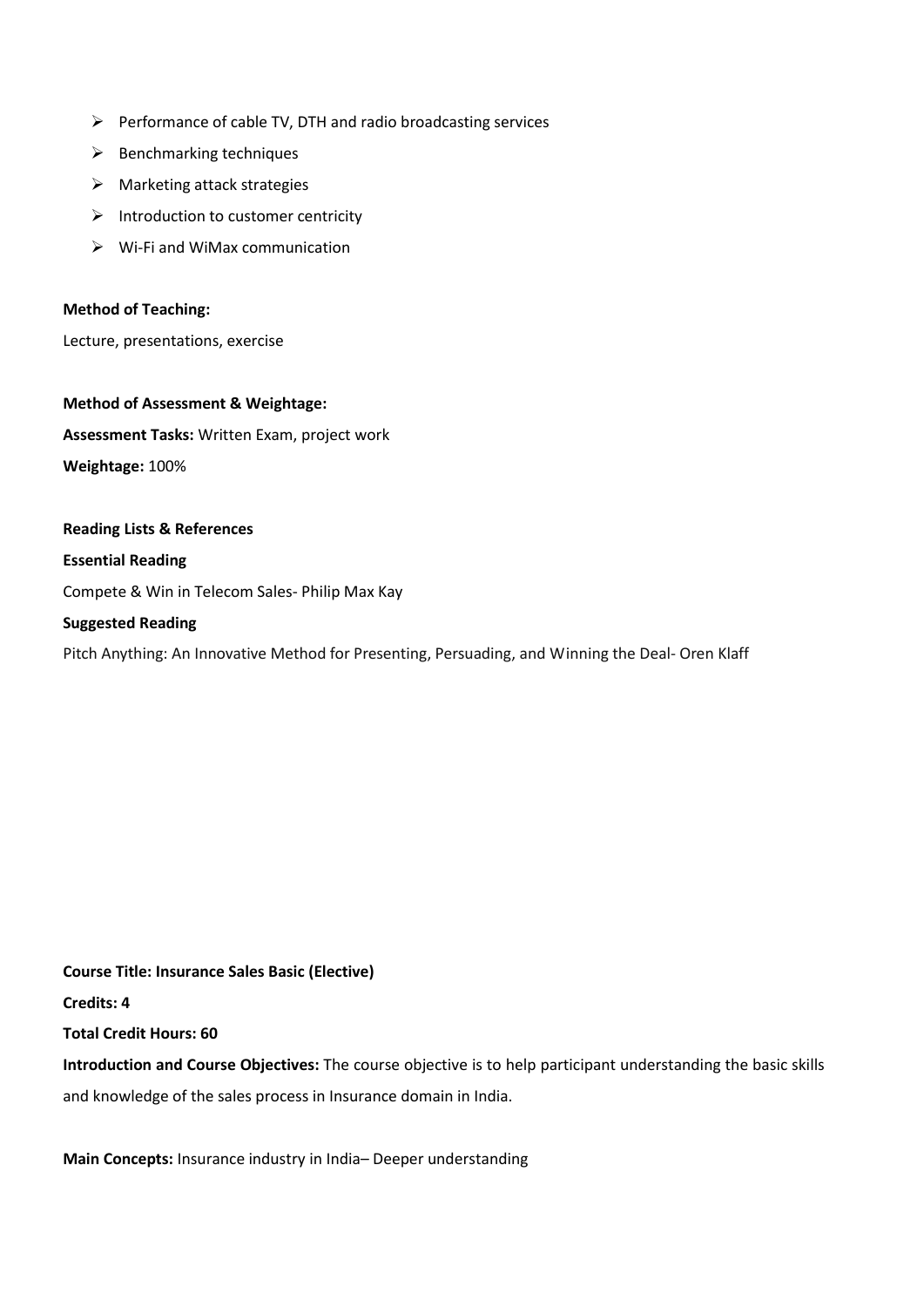#### **Learning Objectives**:

- $\triangleright$  Introduction to Insurance
- $\triangleright$  Distribution and marketing of Insurance products
- $\triangleright$  Functions of insurance agent
- $\triangleright$  Factors affect the life stage of Insurance

#### **Course Content:**

- $\triangleright$  The need for Insurance
- $\triangleright$  Types of risks covered under Insurance
- $\triangleright$  Benefits of a professional insurance market
- $\triangleright$  Channels of distribution of insurance products
- $\triangleright$  Duties and responsibilities of insurance agent
- General stages of life of client (childhood/young married/ pre-retirement/retirement)
- $\triangleright$  Factors affecting life stages
- $\triangleright$  Postures, Gestures and walking pattern during presentation
- $\triangleright$  Handling objections from clients
- $\triangleright$  Agent remuneration and upfront disclosure method
- Insurance Act 1938/ IRDA/ Protection of policy holders interest regulations

#### **Method of Teaching:**

Lecture, presentations, exercise

#### **Method of Assessment & Weightage:**

**Assessment Tasks:** Written Exam, project work

**Weightage:** 100%

#### **Reading Lists & References**

#### **Essential Reading**

Increase Your Insurance Sales, Retention & Referrals Now!!!- Melvin Pierre

#### **Suggested Reading**

Superstars of Insurance Sales- [Judith Habert](http://www.amazon.com/s/ref=dp_byline_sr_book_1?ie=UTF8&field-author=Judith+Habert&search-alias=books&text=Judith+Habert&sort=relevancerank)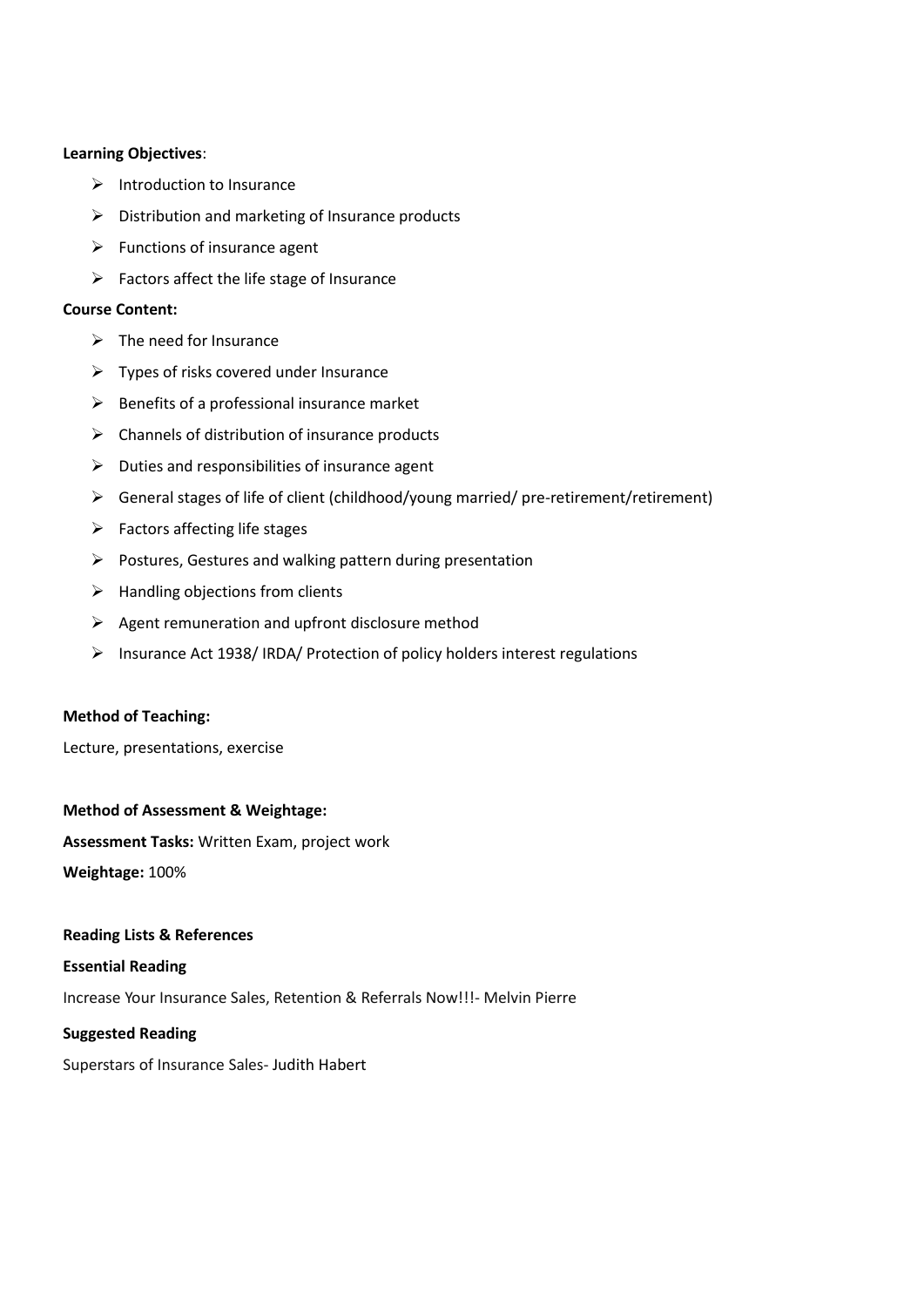**Course Title: Insurance Sales Adv. (Elective) Credits: 4 Total Credit Hours: 60**

**Introduction and Course Objectives:** The course objective is to help participant understanding the advanced skills and knowledge of the sales process in Insurance domain in India.

**Main Concepts:** Insurance industry in India– Deeper understanding

#### **Learning Objectives**:

- $\triangleright$  Types of insurance policies
- $\triangleright$  Insurance intermediaries
- $\triangleright$  Insurance industry in India
- $\triangleright$  Rural insurance

#### **Course Content:**

- $\triangleright$  Elements of valid contract
- $\triangleright$  Term/whole life insurance
- $\triangleright$  Endowment and children's policy
- $\triangleright$  Annuities/ Group insurance
- $\triangleright$  Broking regulations
- $\triangleright$  Claim settlement

#### **Method of Teaching:**

Lecture, presentations, exercise

#### **Method of Assessment & Weightage:**

**Assessment Tasks:** Written Exam, project work **Weightage:** 100%

## **Reading Lists & References Essential Reading**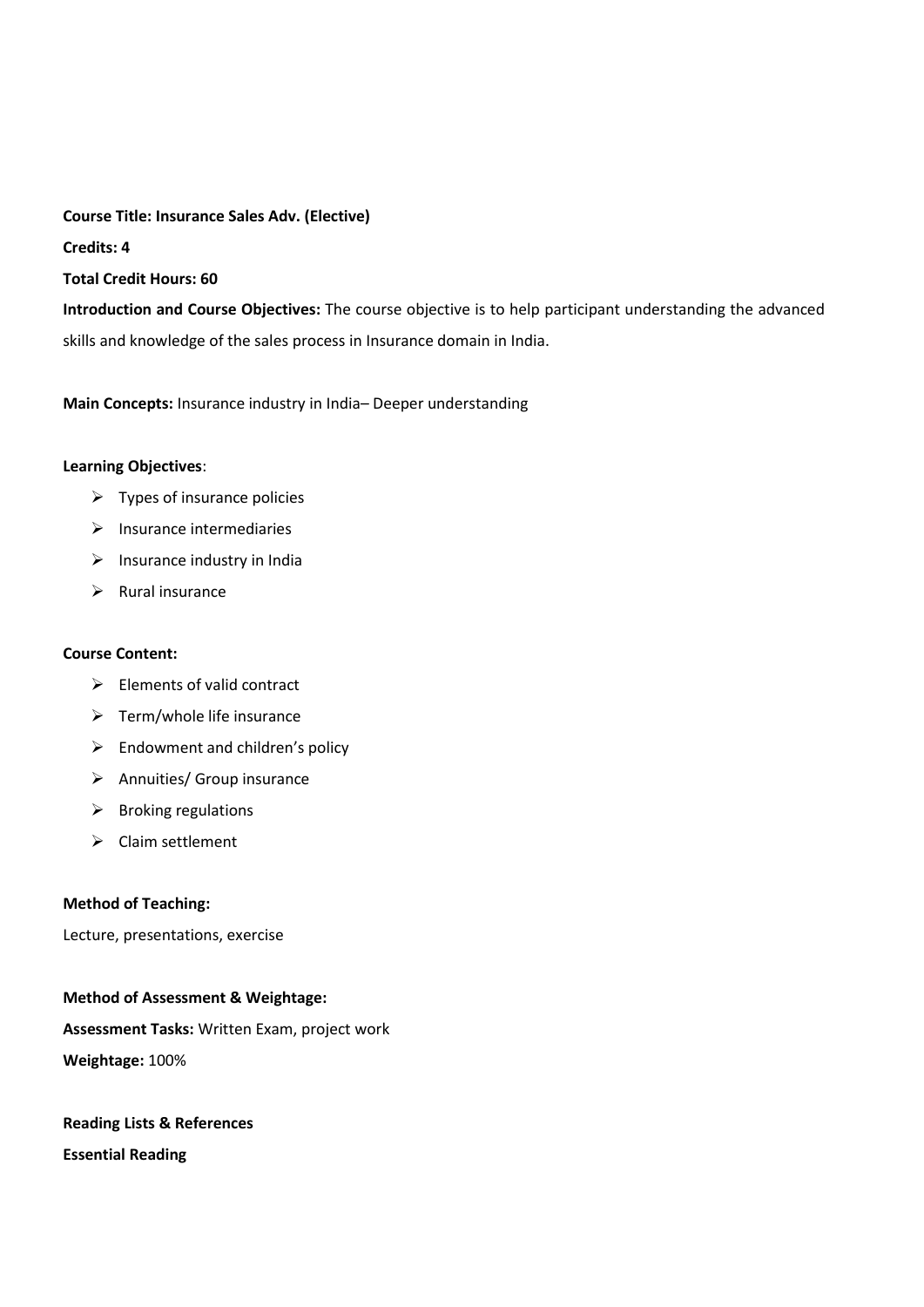Increase Your Insurance Sales, Retention & Referrals Now!!!- Melvin Pierre

#### **Suggested Reading**

Superstars of Insurance Sales- [Judith Habert](http://www.amazon.com/s/ref=dp_byline_sr_book_1?ie=UTF8&field-author=Judith+Habert&search-alias=books&text=Judith+Habert&sort=relevancerank)

**Course Title: Banking Sales Basic (Elective) Credits: 4 Total Credit Hours: 60 Introduction and Course Objectives:** The course objective is to help participant understanding the basic

knowledge of the sales process in Banking domain in India.

**Main Concepts:** Banking industry in India– Deeper understanding

#### **Learning Objectives**:

- $\triangleright$  Introduction to banking service
- $\triangleright$  Banking products and services
- $\triangleright$  Role of sales manager in banking service

#### **Course Content:**

- $\triangleright$  Marketing and selling skills for the Indian banking sector
- $\triangleright$  Strategies for enhancement of bank sales
- $\triangleright$  Customer retention through better service
- $\triangleright$  Case study
- $\triangleright$  Need for differentiation
- $\triangleright$  Development of rural banking

#### **Method of Teaching:**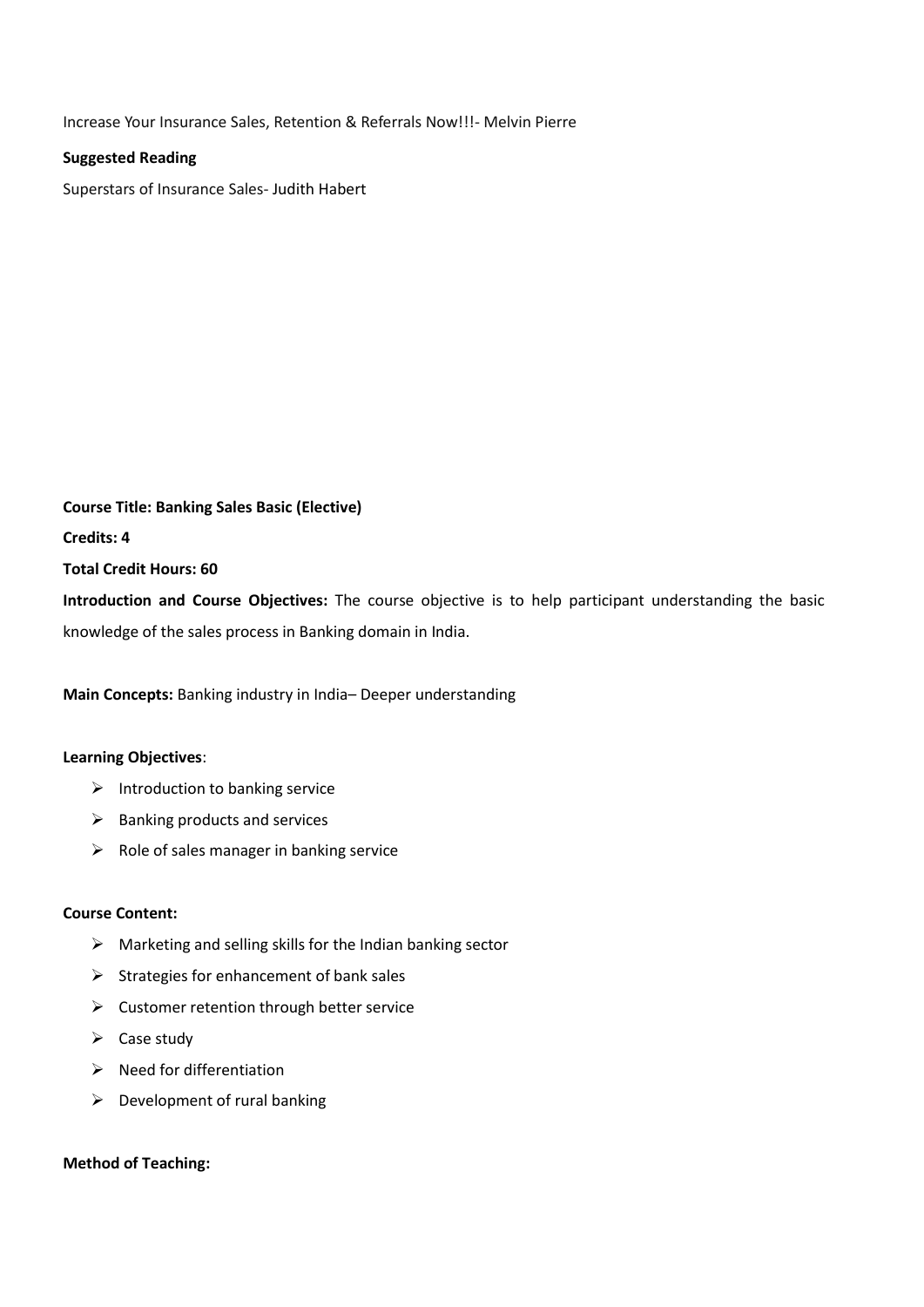Lecture, presentations, exercise

#### **Method of Assessment & Weightage:**

**Assessment Tasks:** Written Exam, project work **Weightage:** 100%

## **Reading Lists & References Essential Reading** [Customer Relationship Management in Banking Sector-](http://www.amazon.in/Customer-Relationship-Management-Banking-Sector-ebook/dp/B007OVT2FW/ref=sr_1_9?ie=UTF8&qid=1419572909&sr=8-9&keywords=banking+sales) Nils Merkel

#### **Suggested Reading**

The Goldman Sachs Career Bundle - Investment Banking, Sales & Trading- Lisa Sun & Avnish Patel

### **Course Title: Banking Sales Adv. (Elective) Credits: 4**

**Total Credit Hours: 60**

**Introduction and Course Objectives:** The course objective is to help participant understanding the advanced skills and knowledge of the sales process in Banking domain in India.

**Main Concepts:** Banking industry in India– Deeper understanding

#### **Learning Objectives**:

- $\triangleright$  How to enhance sales through customer focus
- $\triangleright$  Concept of customer needs
- $\triangleright$  Concept of FAB

#### **Course Content:**

 $\triangleright$  Factors influencing customer's banking experience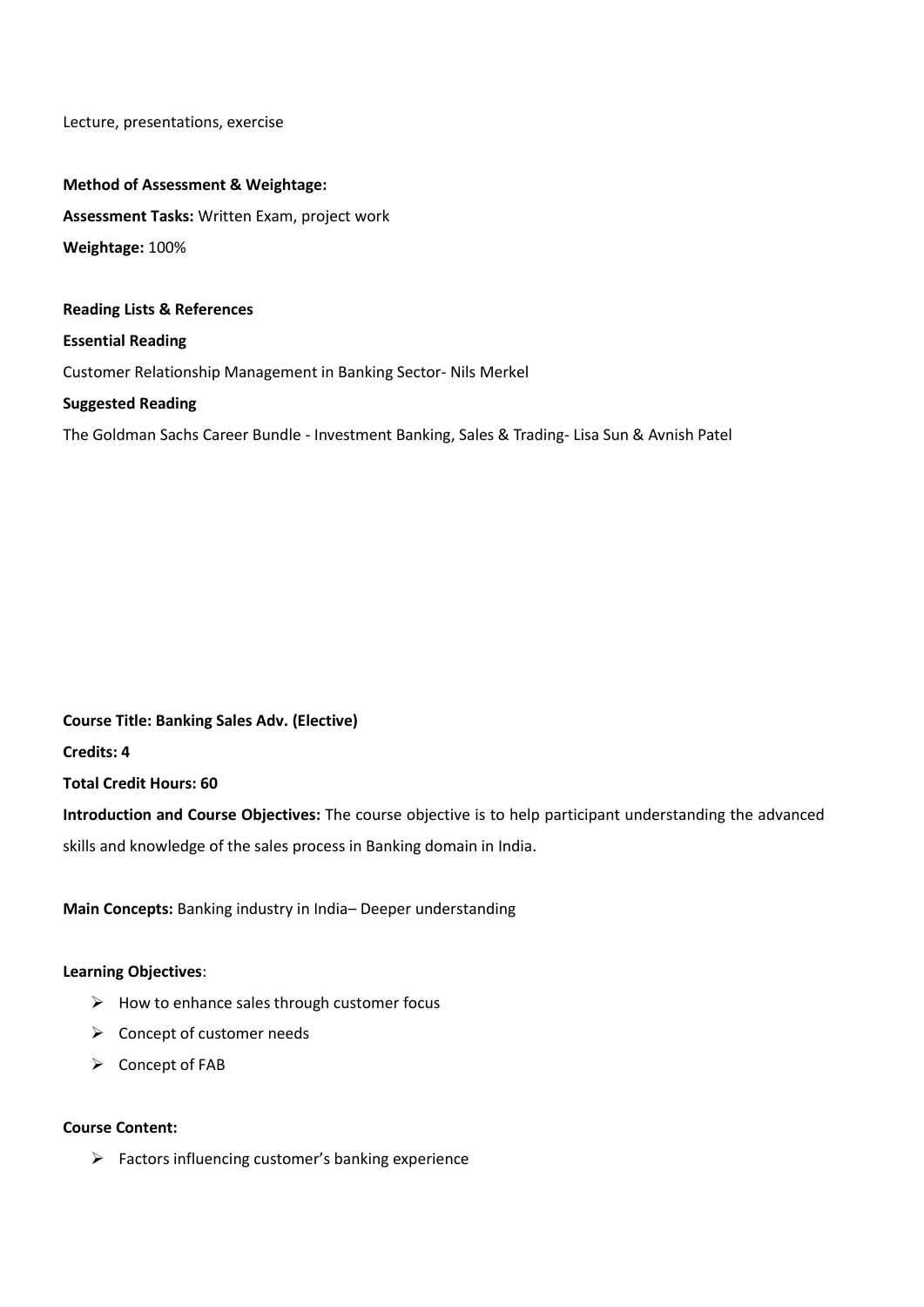- $\triangleright$  Innovative practices in Indian banking industry
- $\triangleright$  Case studies
- $\triangleright$  Enhancing customer satisfaction
- $\triangleright$  Objection handling
- $\triangleright$  Cross-selling

#### **Method of Teaching:**

Lecture, presentations, exercise

**Method of Assessment & Weightage: Assessment Tasks:** Written Exam, project work **Weightage:** 100%

#### **Reading Lists & References**

#### **Essential Reading**

[Customer Relationship Management in Banking Sector-](http://www.amazon.in/Customer-Relationship-Management-Banking-Sector-ebook/dp/B007OVT2FW/ref=sr_1_9?ie=UTF8&qid=1419572909&sr=8-9&keywords=banking+sales) Nils Merkel

#### **Suggested Reading**

The Goldman Sachs Career Bundle - Investment Banking, Sales & Trading- Lisa Sun & Avnish Patel

# **Course Title: Tele sales Basic (Elective)**

**Credits: 4**

**Total Credit Hours: 60**

**Introduction and Course Objectives:** The course objective is to help participant understanding the basic knowledge of the sales over the telephone.

#### **Main Concepts:** Good telephonic communication– Deeper understanding

#### **Learning Objectives**:

- $\triangleright$  Telephone techniques
- $\triangleright$  Rules for good telephonic communication
- $\triangleright$  Etiquettes in telesales domain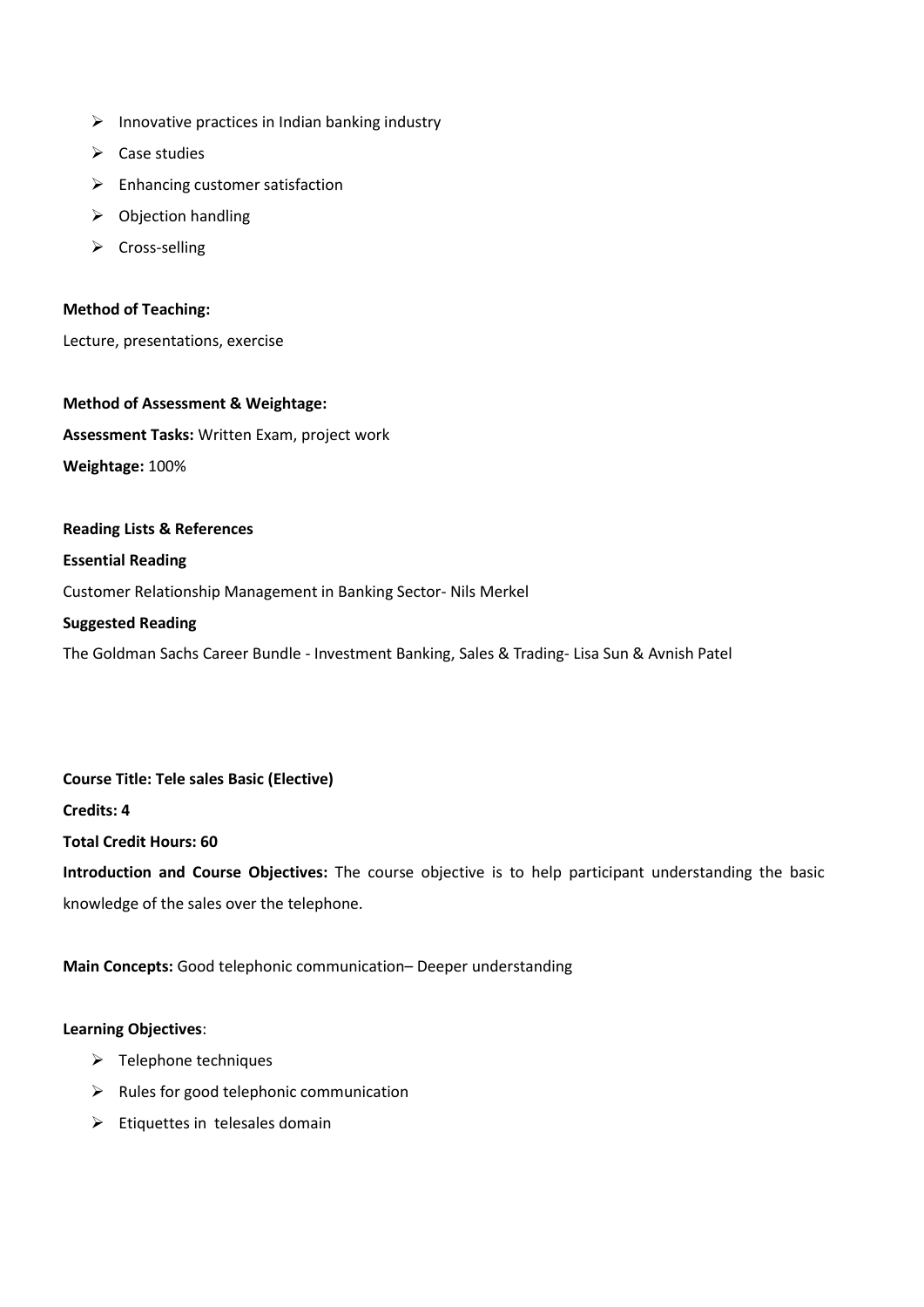#### **Course Content:**

- $\triangleright$  Basics of telemarketing
- $\triangleright$  Desired attribute of telesales person
- $\triangleright$  Indian perspective on sales through
- $\triangleright$  Right ways of forming impression on telephone
- $\triangleright$  Skills required for telemarketing professionals
- $\triangleright$  Techniques for active listening on telephone

#### **Method of Teaching:**

Lecture, presentations, exercise

**Method of Assessment & Weightage: Assessment Tasks:** Written Exam, project work **Weightage:** 100%

### **Reading Lists & References Essential Reading**

Telesales- Stephan Schiffman

#### **Suggested Reading**

Telesales Tips from the Trenches: Secrets of a Street-Smart Salesman- Joe Catal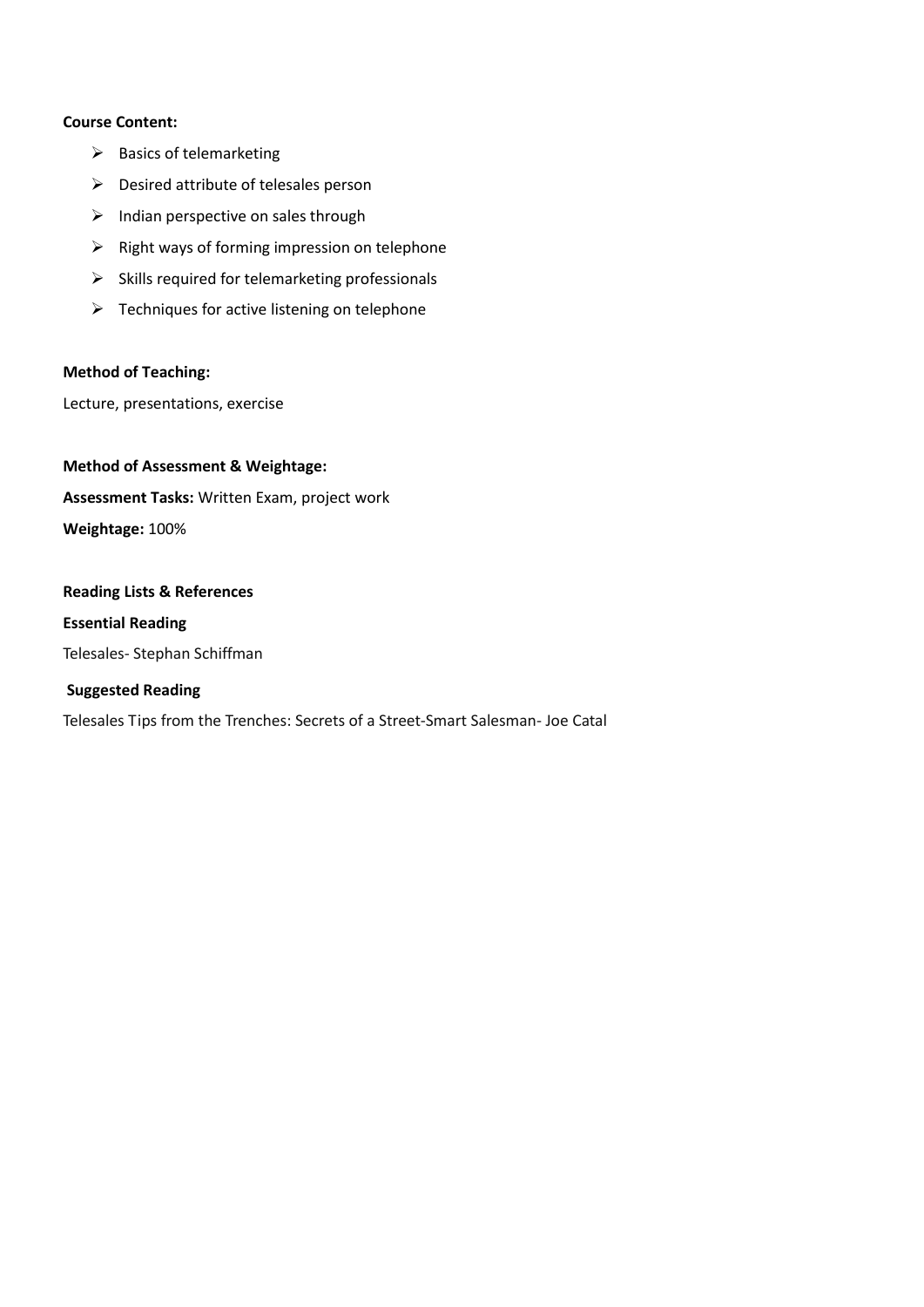**Course Title: Tele sales Adv. (Elective) Credits: 4 Total Credit Hours: 60 Introduction and Course Objectives:** The course objective is to help participant understanding the advanced

**Main Concepts:** Telesales– Deeper understanding

skills and knowledge of the sales over the telephone.

#### **Learning Objectives**:

- $\triangleright$  Concept of call centre
- $\triangleright$  Techniques to handle customers
- $\triangleright$  Guidelines for telemarketers in India

#### **Course Content:**

- $\triangleright$  Trends in call centre industry
- $\triangleright$  Types of call centres
- $\triangleright$  AIDAS theory
- $\triangleright$  Categorization of customers
- $\triangleright$  Do's and Don'ts of handling angry customers
- $\triangleright$  Closing techniques
- $\triangleright$  Ways to maximize your SMS campaign
- $\triangleright$  Tips and techniques to sell insurance over telephone

#### **Method of Teaching:**

Lecture, presentations, exercise

#### **Method of Assessment & Weightage:**

**Assessment Tasks:** Written Exam, project work

**Weightage:** 100%

**Reading Lists & References**